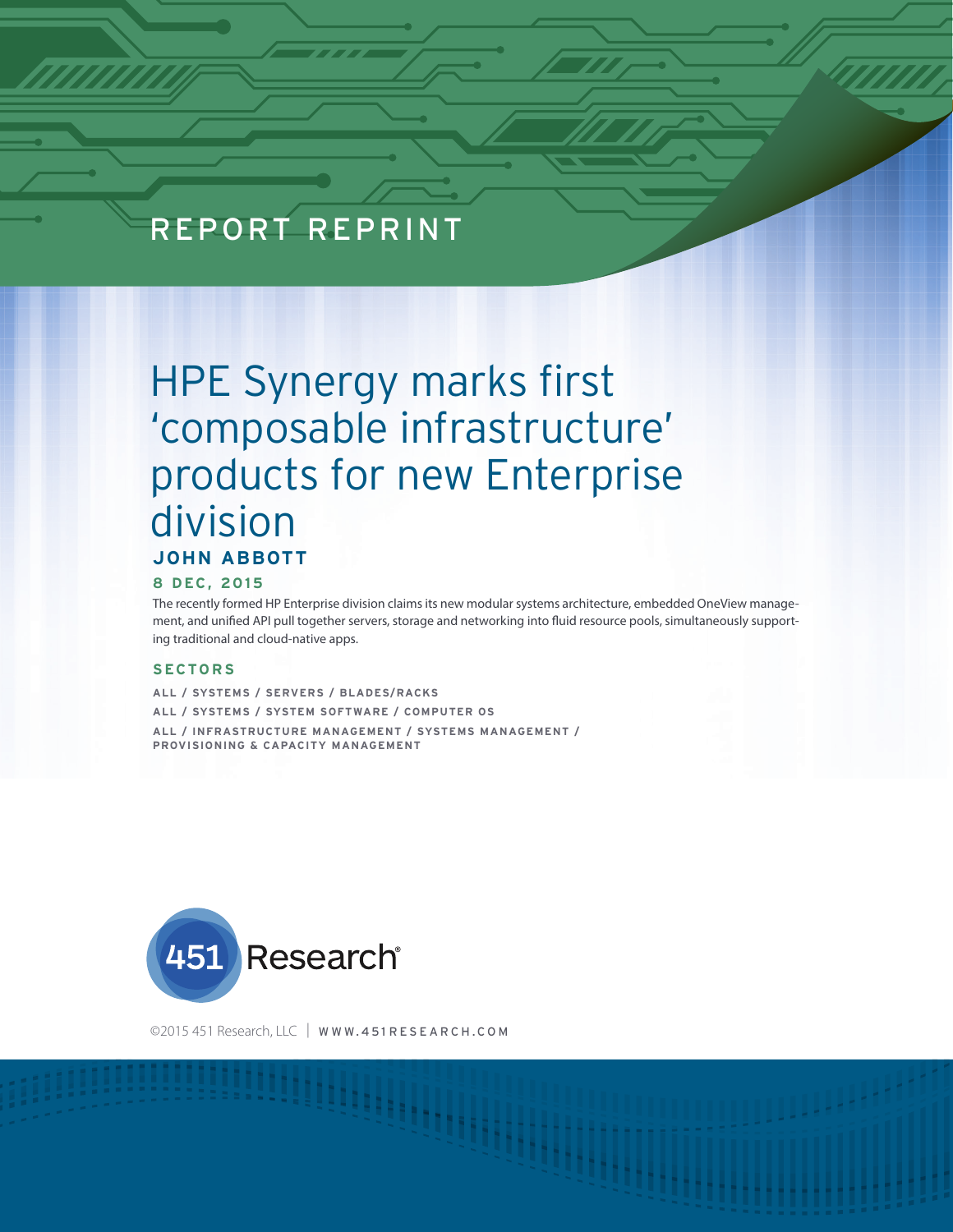Hewlett Packard Enterprise (HPE), which has been running as an independent entity since November 1, has launched the first of a new class of modular systems products it's billing as 'composable infrastructure.' HPE Synergy, aimed at enterprises and second tier cloud service providers, is intended to bridge the gap between traditional IT and newer approaches, such as private cloud, cloud-native and big-data applications. It does this by assembling the modular hardware resources into dynamic resource pools of compute, storage and fabric. And to manage it all, HPE has added a 'software-defined intelligence' layer based on its OneView converged infrastructure management tool and unified API, first introduced in 2013 and already used on its current ConvergedSystems. Synergy is due to become available in Q2 2016.

## THE 451 TAKE

Like rivals IBM and Oracle, HPE has a large installed base of traditional enterprise customers used to highly engineered and highly reliable on-premises servers, storage and networking. Synergy will appeal to those looking to try newer styles of IT without ditching their tried-and-true existing practices. Hybrid cloud and continuous DevOps projects that stretch out to public cloud infrastructure are the likely early deployment cases. We assume that the embedded management approach to software-defined infrastructure used for Synergy will be adopted more broadly across the HPE portfolio over time.

### CONTEXT

HPE has a longer history than most in this area – it began talking about 'adaptable infrastructure' as far back as 2000, when the first blade servers emerged. It's C-Class blade servers first came out in 2006, and had more provision than most for adding elements other than compute – an example was Virtual Connect, enabling more flexible allocation of networking resources between blades. The first ConvergedSystem products came out in 2011, running on either ProLiant or C-Class blade servers, depending on the application targets. These offerings were radically revised in 2013 with the introduction of OneView. Project Synergy and the term 'composable infrastructure' first began to be talked about as a future strategy in June.

#### TECHNOLOGY

Composable infrastructure (a term now also used by Cisco and Dell) relies on three technology elements: fluid pools of resources, software-defined intelligence and a unified API. The resource pools enable compute, storage and networking fabrics to be composed and recomposed to fit the requirements of an application – and this has to be done in near real time, on the fly, so that the infrastructure can be booted up ready for deployment when required. Physical (bare metal), virtual and containerized applications can all be supported. The software-defined-intelligence layer discovers and assembles these infrastructure components automatically, and enables repeatable, nondisruptive updates. Finally, the unified API enables the abstraction of every element of the infrastructure with a single line of code, so that the entire infrastructure becomes programmable and accessible from a single interface. It also provides a bare-metal interface for IaaS. Of course, there are some elements that could benefit from more granular composition, the most glaring being the separation of CPU from main memory.

NEW YORK - BOSTON - SAN FRANCISCO - WASHINGTON DC - LONDON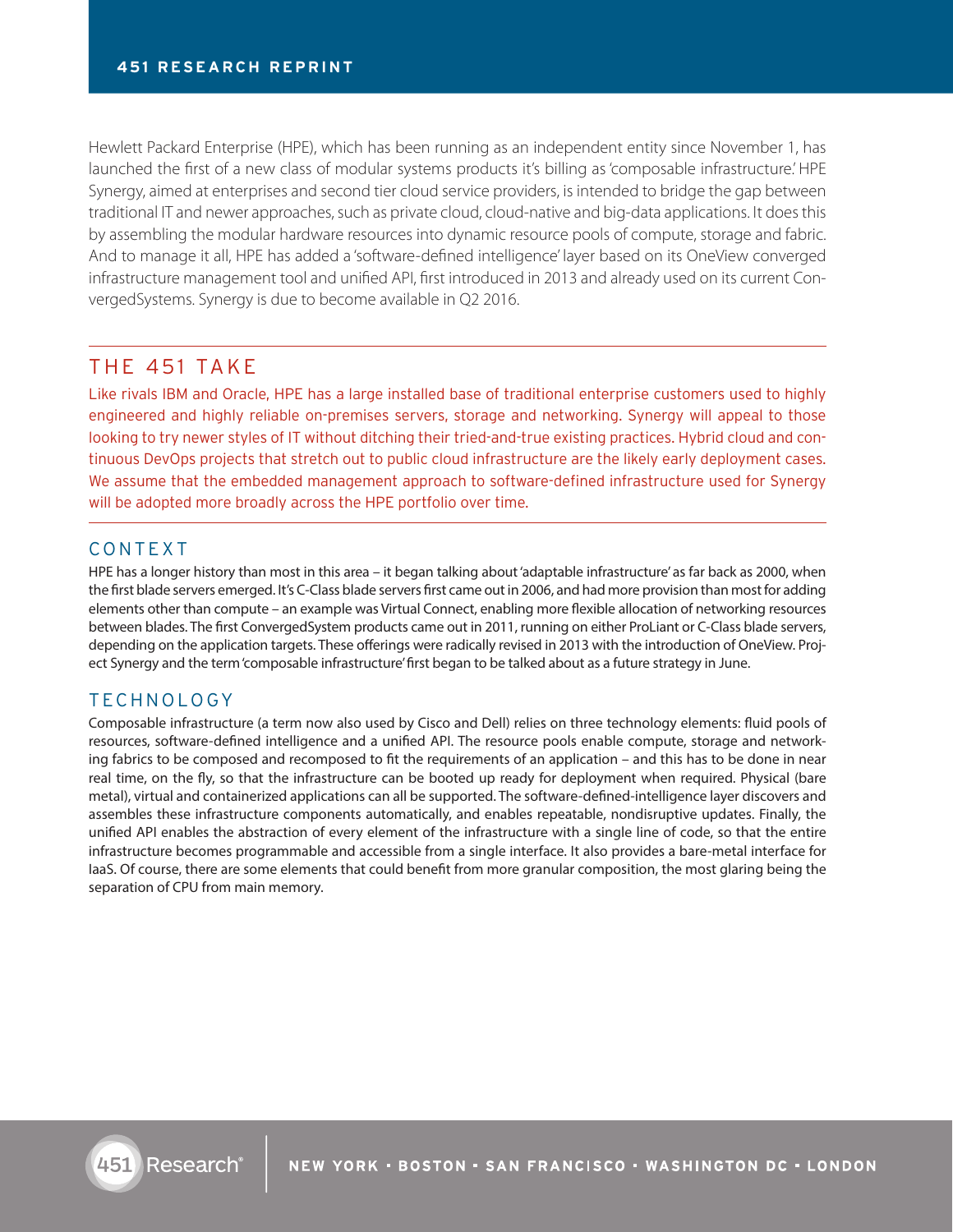#### PRODUCTS

The HPE Synergy 12000 Frame is a 10U enclosure with 12 zones for compute and storage nodes, and two appliance bays for embedded management nodes. There's a front panel for Synergy console connections and (at the back) six interconnect module bays (for three fully redundant fabrics: Virtual Connect Ethernet, FCoE or fiber channel), 10 fan bays, six power supplies, and two frame link module slots (to link multiple frames via a private management network). The compute nodes can be two (half-height node) or four (full-height node) Xeon E5 processors, or four (full-height) Xeon E7s. The HPE D3940 Storage Module, with up to 40 2.5-inch drives (12G SAS, 6G SATA HDD or SSD drives are all options), takes up two bays and can provide composable direct-attached storage for up to 10 compute modules in one frame. It's optimized for software-defined storage, including Scality object storage, StoreVirtual VSA, VMware VSAN, Microsoft Storage Spaces and Hadoop. HP believes that some of its key differentiators come from the networking fabric, which enables the elimination of top-of-rack switches, reducing complexity, improving performance and lowering TCO. A single pair of switches can be used for up to five frames.

The most obvious software integrations are already in place – Windows Server and primary Linux distros, VMware ESXi and vSphere, and popular automation tools like Chef and Docker – as well as HPE's own private cloud orchestration layers, such as Helion/OpenStack and Cloud Services Automation.

But perhaps the most significant new addition is Synergy Composer, implemented as an embedded management appliance and incorporating a full feature embedded copy of OneView. It's intended to provide a single interface for the composition and recomposition of logical infrastructures into any combination at near-instant speeds, cutting out overprovisioning, rescuing stranded capacity and matching the right amount of resources to each application, all of which should reduce capex. It's also used as a single interface for monitoring, rapidly deploying and updating infrastructure for traditional, virtualized and cloud environments. Workload templates define how the infrastructure needs to function, and the internal software-defined intelligence implements changes programmatically. Two appliances are usually implemented for redundancy purposes, and one pair of appliances can manage up to 20 frames. They plug directly into the frame to manage all Synergy resources through OneView profiles and templates, and work with existing server management standards such as ILO, IPMI and RedFish.

HPE Synergy Image Streamer is an additional management appliance that delivers rapid image/application changes to compute resources, the idea being that customers can save money by eliminating storage from compute nodes, thereby enabling faster deployments. Compute modules can be run in fully stateless mode if required. Image Streamer can be used for fast virtualized image changeovers, secure boot, personalization and compliance. It utilizes intelligence garnered from Composer to deploy and update each physical compute node with operating environments in near real time.

The primary benefits of this type of approach are the avoidance of overprovisioning, faster and more flexible delivery of infrastructure from IT to the lines of business, and easier integration access for developers and ISVs. Although figures vary, it's clear that, on average, servers are severely underutilized, with many using less than 20% of the available resources. This is effectively throwing money away. Through the pooling together of previously fragmented resources, HPE believes it can reduce overprovisioning by up to 60% and beyond, providing up-front cost savings of up to 17% and ongoing cost savings of 30%. Faster infrastructure provisioning and updating of servers, storage and networking comes from the application-specific software-defined templates and bootable images – customers get a library of prebuilt operating environment images from which a single admin can deploy resources to line-of-business staff much more rapidly. For developers and ecosystem ISVs, the unified API provides a single interface for discovery, search, provisioning, updating and testing, potentially cutting out weeks of custom scripting work. HPE also offers support-optimization services and finance options. Availability is Q2 calendar 2016, when pricing will be announced.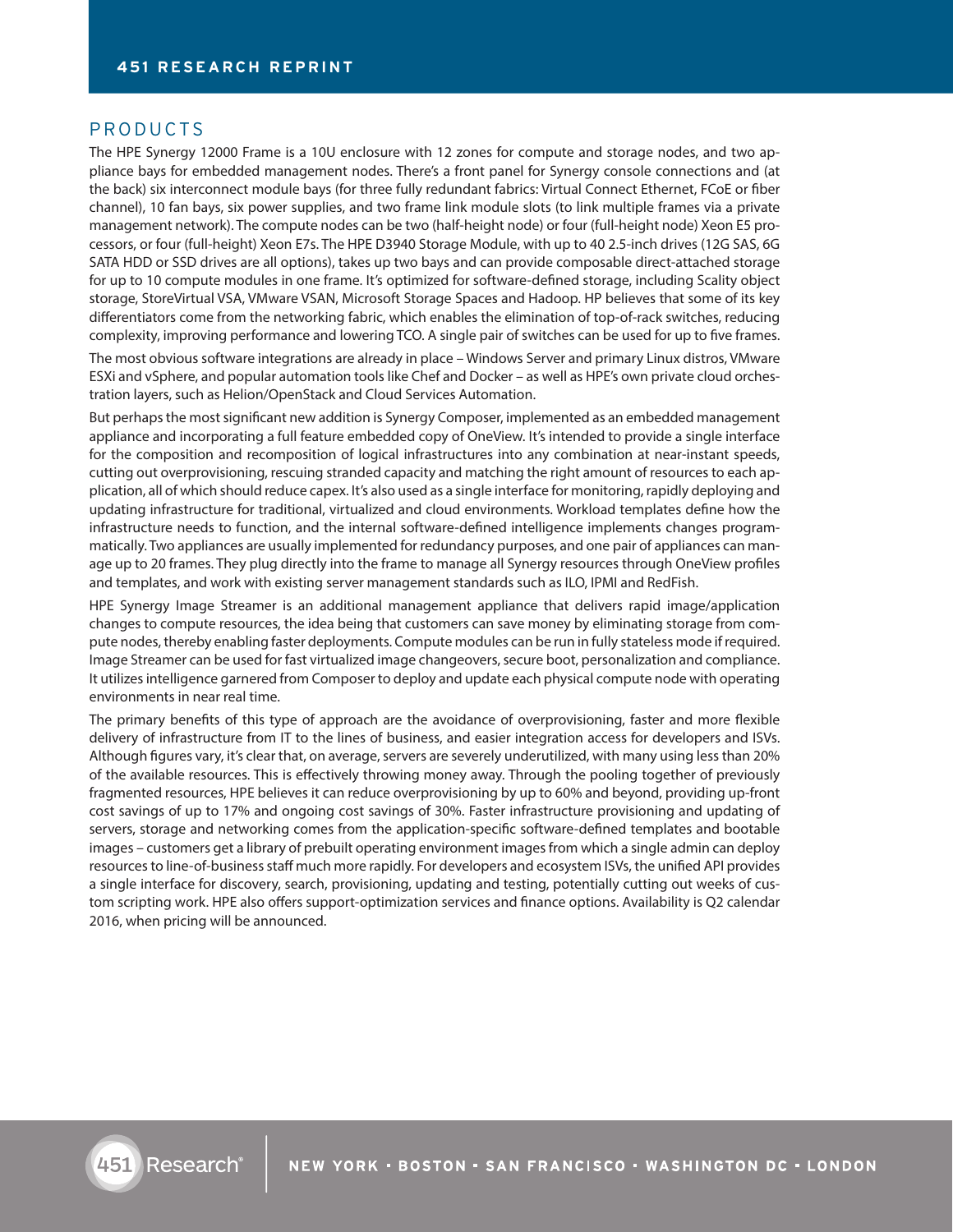### STRATEGY

Synergy takes a more modular approach than current HPE blade servers and adds a significant new management layer, more closely aligned to the hardware itself through its implementation as an embedded management module. Despite that close linkage, the software is essentially open and extensible, both by customers and by third-party vendors. HPE is encouraging an ecosystem of ISVs – and some IHVs – and has so far signed up Arista, Ansible, Chef, Docker, Microsoft, NVIDIA and VMware to join the HPE Composable Infrastructure Partner Program. The newly renewed Microsoft partnership, for instance, involves the launch of the HPE Hyper-Converged 250 appliance, preloaded with Windows Azure Pack, Windows Server 2012 R2 and HPE OneView for Microsoft System Center – for customers that want to use Azure technology for private and hybrid clouds. HPE will also sell on Azure's cloud service (in October, HPE discontinued its own Helion public cloud service). And there's an ongoing effort to integrate OneView and System Center more closely.

Since OneView is already a companywide systems management effort that spans multiple products, we wonder if the embedded appliance approach to management used in Synergy might be extended to standard ProLiant DL rack servers, and even other HPE hardware ranges, such as CloudLine (cut-down scale-out servers for costconscious service providers) and Apollo (HPC). HPE admits that Synergy represents just the first step to composable infrastructure. As we pointed out above, the separation of CPU and memory would add further flexibility and granularity, as would the ability to compose groups of CPUs into symmetrical multiprocessing clusters. Interestingly, this isn't the end of the C-Class blade servers – there's a new generation still under development.

#### COMPETITION

Cisco, Dell, EMC, IBM, Lenovo, Oracle and VCE are the primary competition for Hewlett Packard Enterprise, and the newly independent division is wasting no time pointing out that, while it has 'downsized' to become more focused, Dell and EMC are going in the opposite direction. (That argument may be countered by the likelihood of Dell taking up EMC's 'Federation' model, enabling individual divisions to compete and innovate, as well as partner with each other.) Cisco looks the closest, and it's also using 'composable infrastructure' as its tagline for the combination of the UCS M-Series modular server, stateless server model, disaggregated network I/O, virtual interface cards and fabric extender, and its management automation software. But one element it doesn't own is the storage – and HPE points to the multiple APIs that Cisco makes available as unnecessarily complex. Dell introduced its FX modular hardware some time ago, but so far at least, its management stack takes a less dynamic approach with minimal self-discovery reminiscent of blade servers and the first generations of converged-infrastructure products. Oracle puts most of its integration and optimization efforts into running its own software stack. HPE believes that VCE's focus remains virtualized infrastructure. Hyperconverged startup Nutanix is tightly focused on integrated compute and storage, and not on customers that want to keep their storage-area networks in place.

However, HPE will find itself competing more broadly with other software-defined efforts, including some overlap from partners such as VMware, from open source developments and from emerging startups such as Mesosphere. (HPE points out that there's no hypervisor in the HPE portfolio, and that it's open to working with multiple stacks). HPE's OneView approach has its similarities to dynamic configuration and provisioning tools for very large clusters deployed internally by the likes of Facebook (Kobald), Google (Borg) and Microsoft (AutoPilot) – the essential difference being that all of these were built from the ground up to support giant clusters made up of commodity servers.